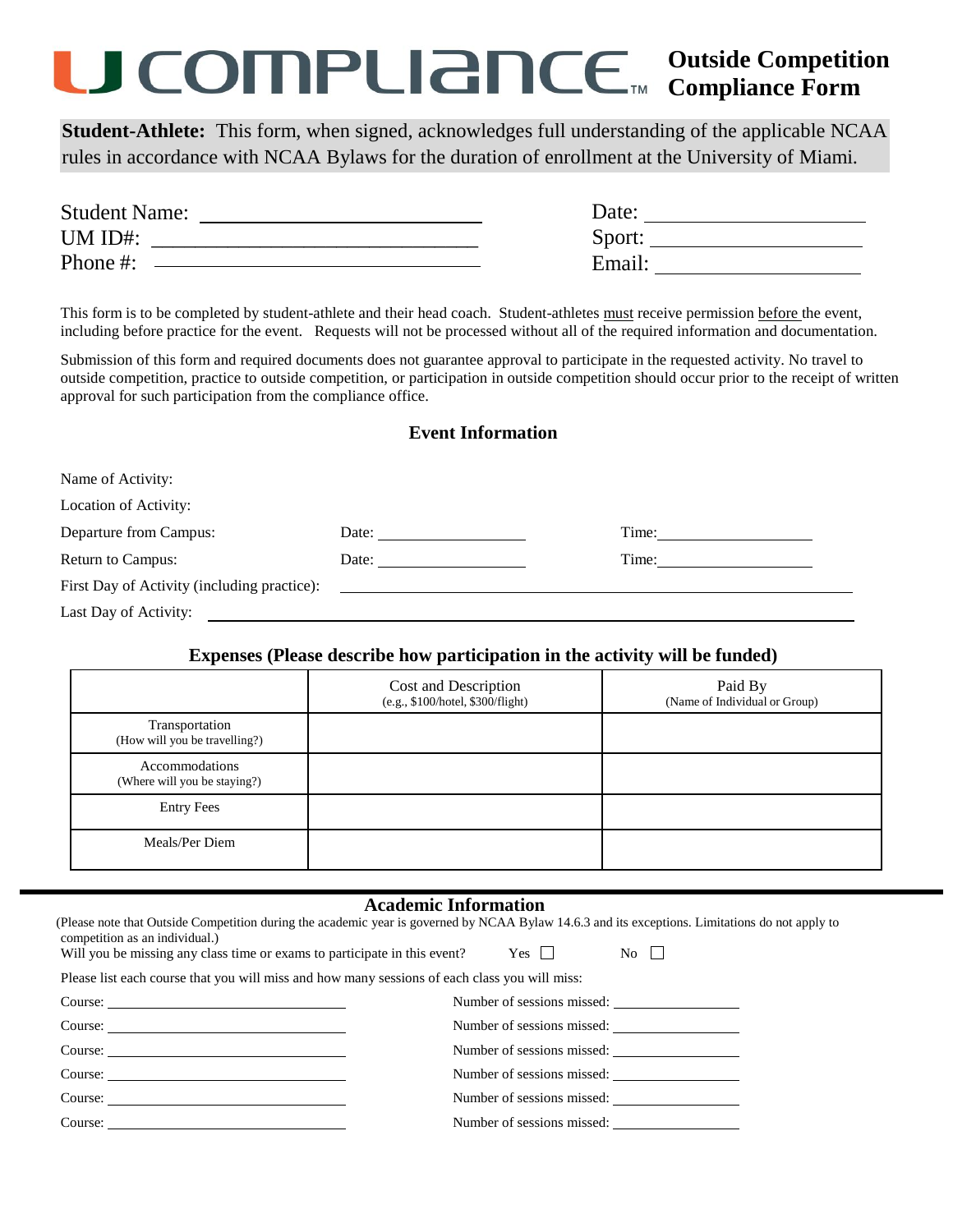

### **Outside Competition Compliance Form**

#### **Required Academic Documents**

- Class schedule (including exam and midterm dates)

- Permission in writing (letter or email) from your professor(s) to miss class time for the requested activity